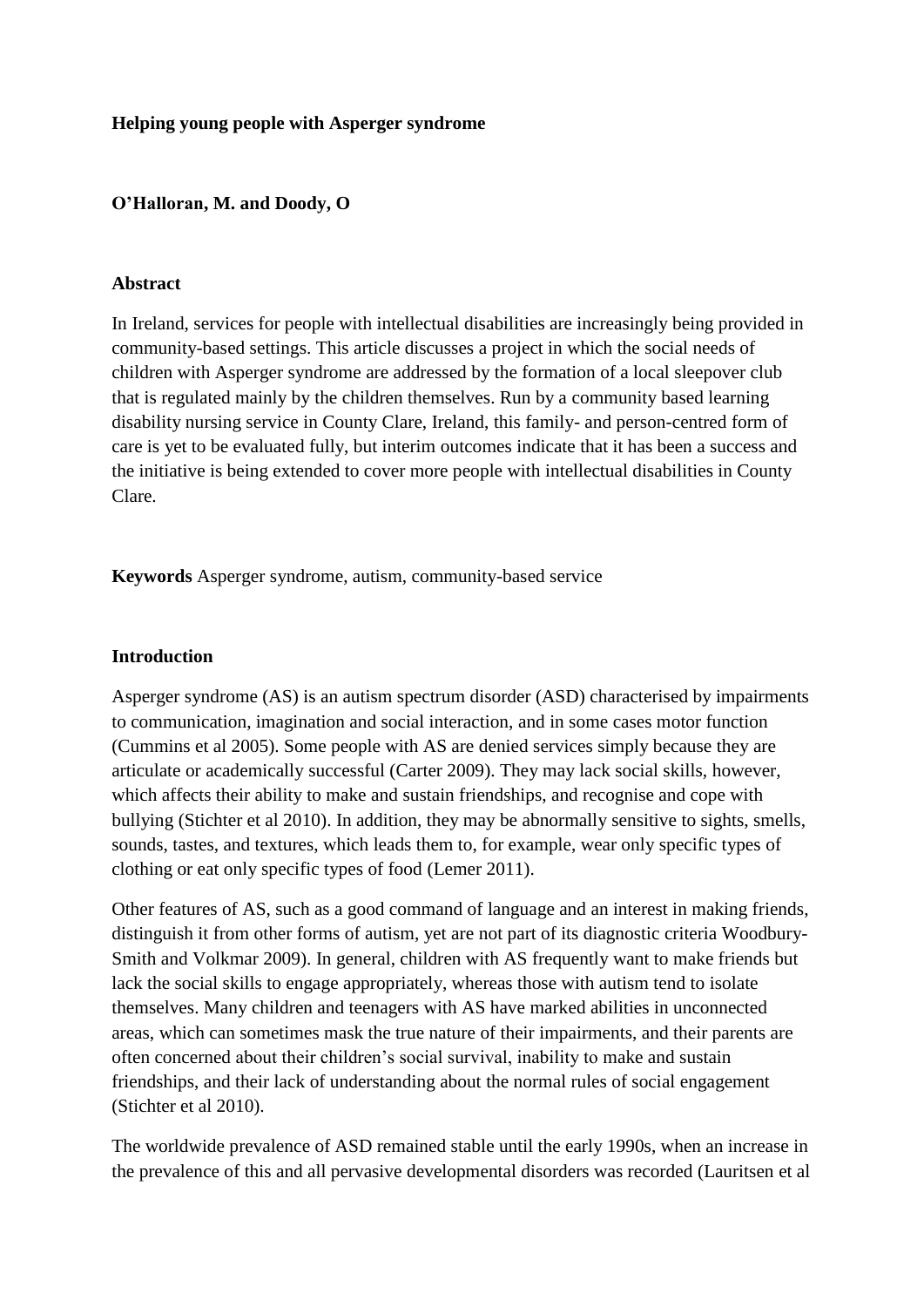2004). There is as yet no sign that prevalence of AS has stopped rising, although whether this is due to an increase in the number of people with ASD, of a widening of diagnostic criteria or of a greater awareness of autism and AS is unclear (Moore 2008).

# **Extending services**

As nurse manager of Enable Ireland Home Support and Respite Service, the principle author was asked to extend services for the families of children with AS, many of whom attended mainstream schools and colleges. In helping children with AS to acquire social skills, it is important to ensure that they can apply what they have learned to do in one setting to other, similar settings (Lord et al 2005). For this reason, staff at Enable Ireland Home Support and Respite Service arranged a series of consultations about community-based initiatives with the relevant children and families. Participants were encouraged to suggest how the children could be helped to acquire the skills they need in their daily lives and, during one of the initial consultations, some children suggested that a 'sleepover club' should be set up. These clubs involve groups of children with AS spending one day and night together in a safe environment, under the supervision of trained staff. The suggestion was approved by the service on the grounds that the club would help the children develop social skills at their own pace and give them time away from their homes. A house in the local community was leased for the club and part of the funds the service received from Ireland's Health Service Executive was allocated to the project. Children and staff involved in the initiative were insured through Enable Ireland's standard public liability policy. All families and children who wanted to be involved in the initiative completed a service agreement in which they consent to take part in all activities chosen by the group. This agreement is updated each year. Participating children, their families and staff, then drew up a series of objectives for the club. These are to:

- Expose the children to scenarios that they could come across in their everyday lives.
- Understand the difficulties that can arise when they go to, for example, cinemas, restaurants, shops or each others' homes.
- Teach them how to introduce themselves to people and what to say when they meet friends.
- Teach them basic etiquette and how to be cordial to others.
- Offer them opportunities to practise appropriate responses to people and situations

Some of the families involved in the consultations were anxious about their children attending sleepovers, so the principle author ensured that they could contact her by phone at all times. Similar support is extended to staff. It was also agreed that after each sleepover, parents would be given concise reports on their children's activities and achievements. These reports are written by staff with the help of the children concerned in a language that is appropriate to each child's level of understanding and with which each child is familiar. The reports are then signed by the children, if they are aged 16 years or over, and by their parents and the staff. It was decided that groups of children would attend the sleepover club once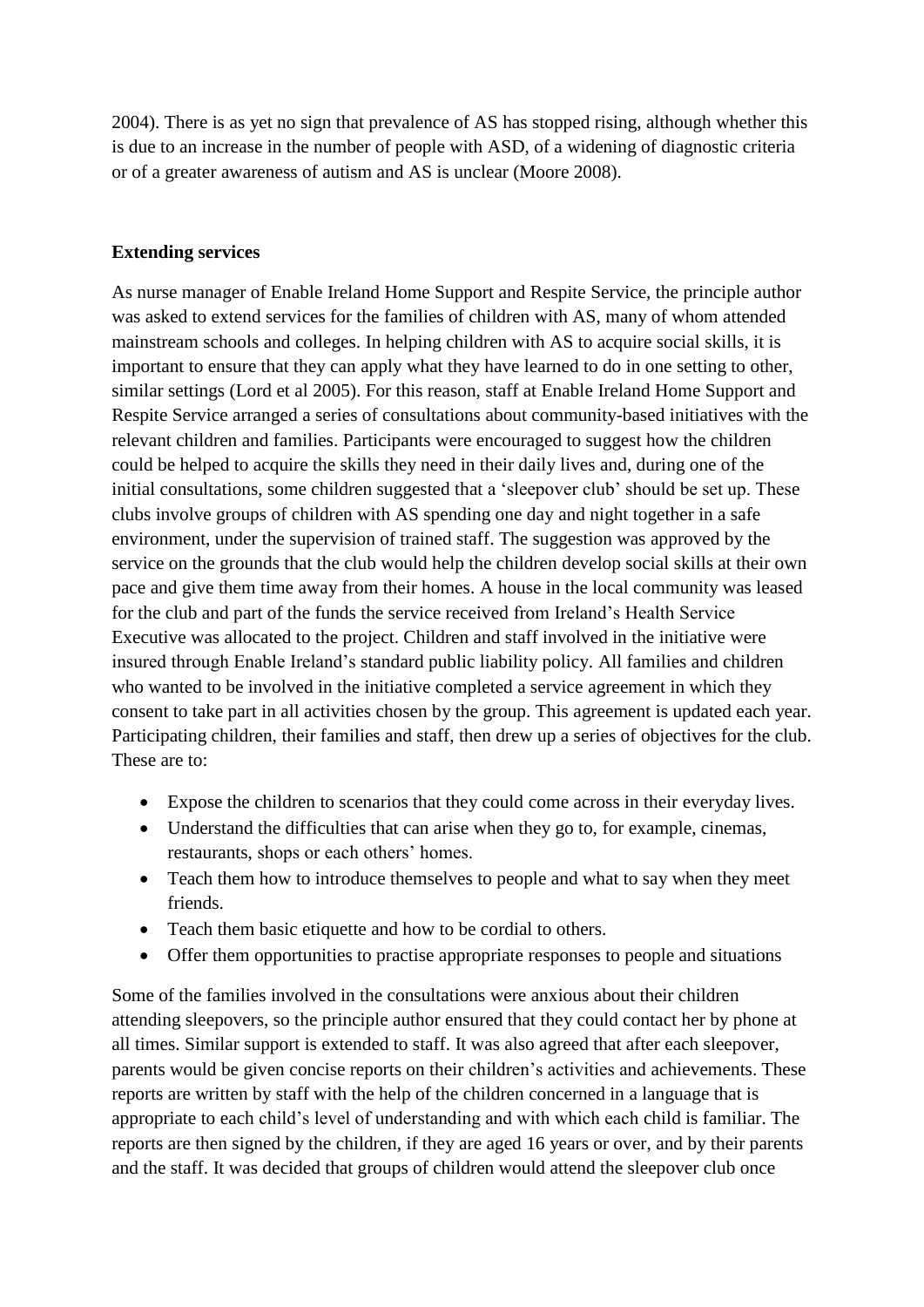each month, from a Friday evening until late the following Saturday afternoon, all year round and for one week during the summer holidays. Each club is run by two members of staff.

## **Practice**

The first sleepover, involving a group of six children aged between ten and 12 years, was held in June 2006. Subsequent sleepovers have involved a total of 24 children and teenagers aged between nine and 19 years, divided into four groups according to their ages and interests. The members of these group are chosen by the staff in consultation with the children and their families, and the staff designated to each group remain with them, if possible, throughout the members' transitions into adulthood. Group members are then invited to help staff draw up a code of behaviour. On arrival, members greet each other, unpack and share news, before helping to prepare and eat dinner. One member then decides what activities they should pursue during their stay, with members taking turns to decide at consecutive meetings. Supporting the children to take turns and learn to compromise in this way is an essential part of their social-skills training. The children are encouraged to take part in activities that involve collaboration and physical effort, such as bowling, swimming, surfing and a game called Quazer that involves toy laser guns. The children also play board games and take part in group discussions, which encourage them to communicate, and to open themselves to change and new ideas. As members of their local community, they use the local public amenities whenever possible.

Staff assess the effectiveness of activities and encourage the children to have fun at all times. Humour can be a source of intuitive understanding and, by ensuring the children enjoy themselves, staff can help them to manage their anxieties. Staff always bear in mind that the lives of the children are intertwined with those of their families (Latib et al 1984, Doody 2012), and involve and consult with them as much as possible. The results of the sleepover club project have exceeded all expectations. The children have gone far beyond their comfort zones to be part of their groups. They have become more confident in accessing mainstream activities, trying new experiences and developing lasting friendships, while having fun and learning in a safe environment. Their families confirm that the children are applying what they have learned to other settings and, as a result, are better able to express themselves and achieve a fulfilled quality of life. The children have a sense of complete ownership of the clubs, which means they are responsible for ensuring they succeed, and for working hard at engagement and compromise.

At times, the children have attempted to resist change by refusing to take part in activities, or have found working together and compromising difficult. In these situations, the objectives and rules of the group became helpful, and the children's attempts to manage their difficult feelings allowed everyone involved to form lasting, honest and trusting relationships. In addition, many of the children became anxious about working in groups, and needed regular reassurance and encouragement. Staff have learned to recognise the stress and anxiety hat is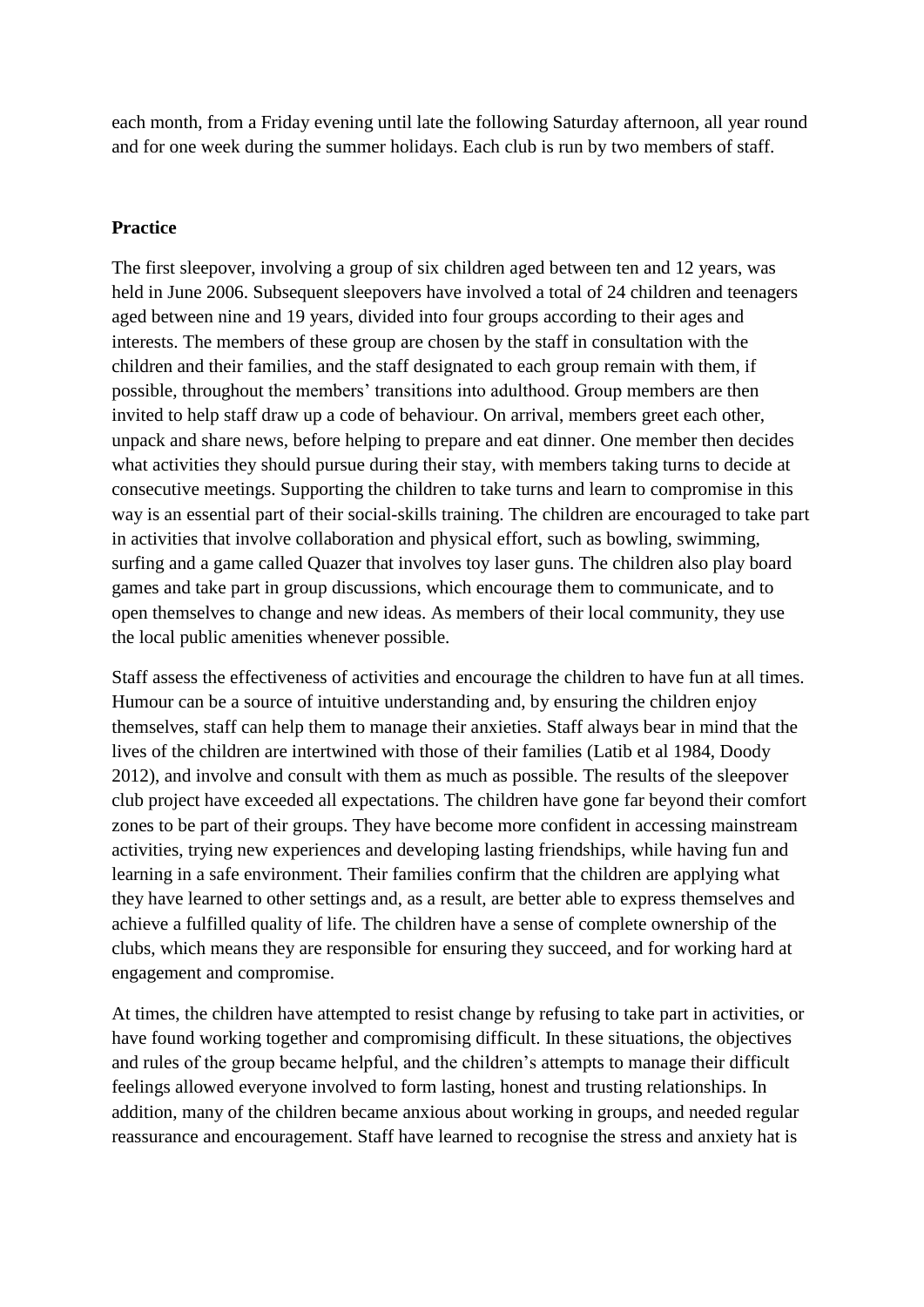often masked by avoidance strategies or negative attitudes, and how ingenious some children can be at avoiding the things they fear.

## **Reflection**

Staff involved in the development of the sleepover clubs have bridged a gap between theory and practice, and have learned to deal with complex issues as they arise, thereby gaining insight into the complexities of AS. By reflecting on how they have acquired knowledge and skills in this way, staff can enhance their competence in delivering holistic care (Fawcett et al 2001). In moving through levels of proficiency (Benner 1984), staff have acquired a deeper understanding of the ethical issues that can arise in caring for young people with AS, particularly in deciding when clients require advocacy, and have acquired empirical knowledge, especially on children's and families' perceptions of care services. Staff have also had opportunities to put their personal and aesthetic insights into practice (Carter 1978). Person- and family-centred care involves making sure that clients and their families take the lead in activities (Duffy and Sanderson 2004).

Staff should encourage clients to communicate what is important to them, and help them to get what they need and take control of their lives, so that they can achieve their potential and become as independent as possible (Matousova-Done and Gates 2006). Clients and their families must often take part in a process of discovery to identify what is important to them and what they have to do to achieve it (Kilbane and McLean 2008). To help clients and their families in these processes, nurses must actively listen to them, and understand and respect their views (Mansell and Beadle-Browne 2004), so that they can encourage them to become their own advocates (O'Brien and O'Brien 2002, Jenkins et al 2006). It becomes easier to help clients and families in these ways when they are involved in decisions about their own care.

#### **Evaluation**

In June 2011, Enable Ireland commissioned a large‑scale study of its services, including the sleepover club initiative. The study includes the opinions of the children and families involved in the initiative, and will inform plans to extend it to include more children with AS in the service's catchment area. By undertaking, and responding to, such studies, staff can ensure that the changing needs of participants are met as soon as possible. One family member said of the sleepover club: 'It lets my son relax and be himself with like–minded children and gives him independence away from family.' Another parent said: 'It has helped my child to develop socially that she would not have done without sleepover club' One parent was pleased by the 'opportunity the club gives my child to socialise with children of the same age and the chance to experience new activities'. Another noted: 'My son gets to meet other children with similar interests as him.'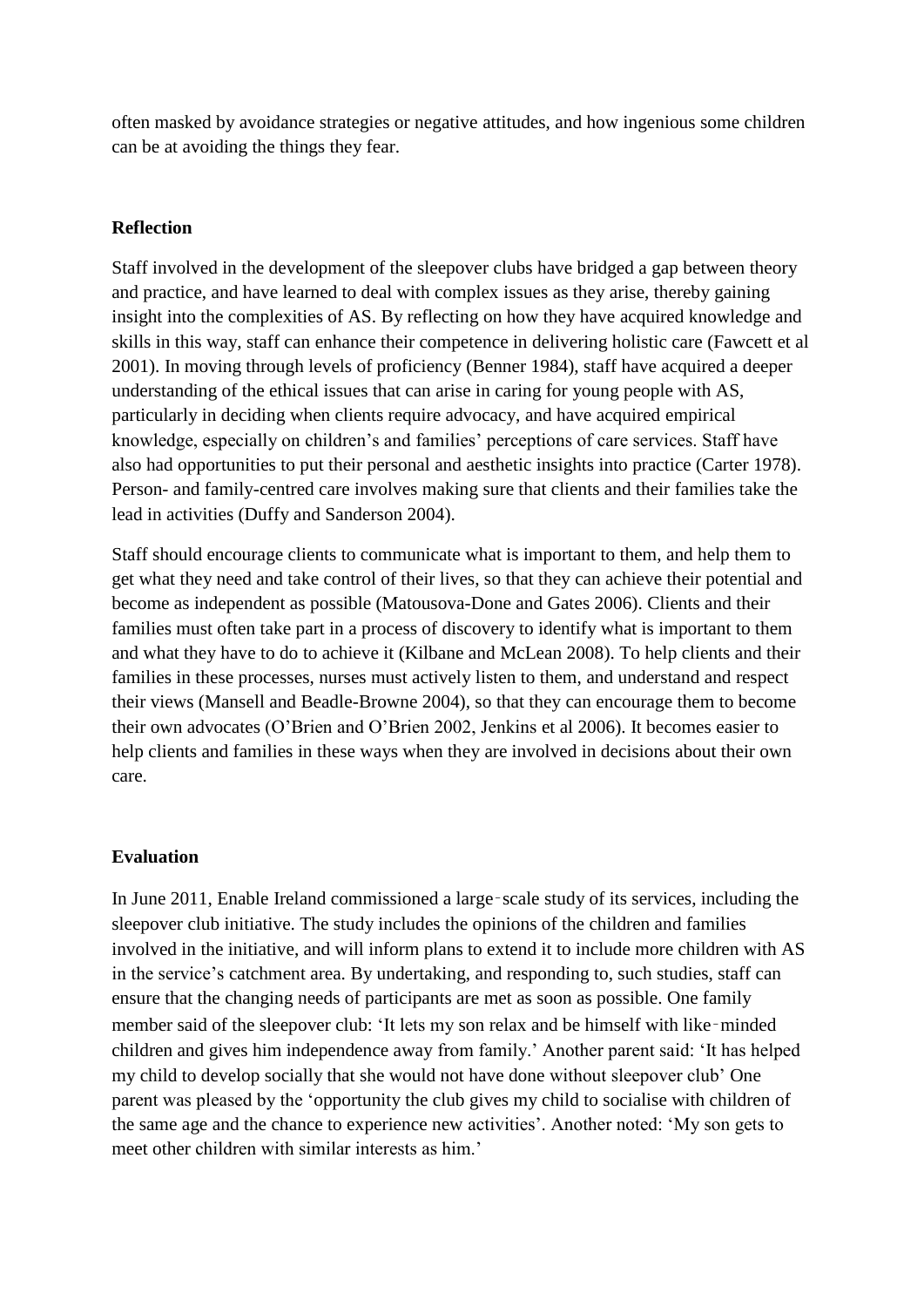All families involved were pleased with the initiative. One said: 'My daughter is treated with respect, not simply as a person with a disability. She is well looked after while in their care and she loves them. There is a great relationship between them. I am totally satisfied it is a wonderful service.' Children's sense of ownership of initiatives such as the sleepover club can be enhanced by their inclusion, with their families, on planning boards. These boards, which would also include staff, managers and representatives of advocacy organisations, would decide on the structure, development, implementation and review of similar initiatives.

The creation of a planning board for the sleepover club comprising children and their families, service managers, staff and representatives of family support groups is therefore the next stage in the club's development. Other initiatives based on the work of Pearpoint et al (1991), Forest and Pearpoint (1992), Smull and Burke-Harrison (1992), Mount et al (2002), and Sanderson and Acraman (2004) include a person‑centred plan and a circle of support, or group of friends and helpers who meet regularly, for each child. Learning disability nurses are responsible for gathering evidence from practice and research, and meaningful consultation with clients can provide nurses with insights into the services they should offer and how they should be provided (Wicke et al 2004). By developing and promoting community‑based services such as the one described in this article, nurses can assume leading roles in their profession while meeting the evolving needs of people with intellectual disabilities and of their families.

# **References**

Benner PE (1984) From Novice to Expert: Excellence and Power in Clinical Nursing Practice. Addison-Wesley, Menlo Park CA.

Carter S (2009) Bullying of students with Asperger syndrome. Issues in Comprehensive Pediatric Nursing. 32, 3, 145-154.

Cummins A, Piek J, Dyck M (2005) Motor co-ordination, empathy and social behaviour in school-aged children. Journal of Developmental Medicine and Child Neurology. 47, 7, 437- 442.

Doody O (2012) Families' views on their relatives with intellectual disability moving from a long-stay psychiatric institution a community-based intellectual disability service: an Irish context. British Journal of Learning Disabilities. 40, 1, 46-54.

Duffy S, Sanderson H (2004) Person centred planning and care management. Learning Disability Practice. 7, 6, 12-16.

Fawcett J, Watson J, Neuman B et al (2001) On nursing theories and evidence. Journal of Nursing Scholarship. 33, 2, 115-119.

Forest M, Pearpoint J (1992) MAPS: Action planning. In Pearpoint J, Forest M, Snow J (Eds) The Inclusion Papers: Strategies to Make Inclusion Work. Inclusion Press, Toronto.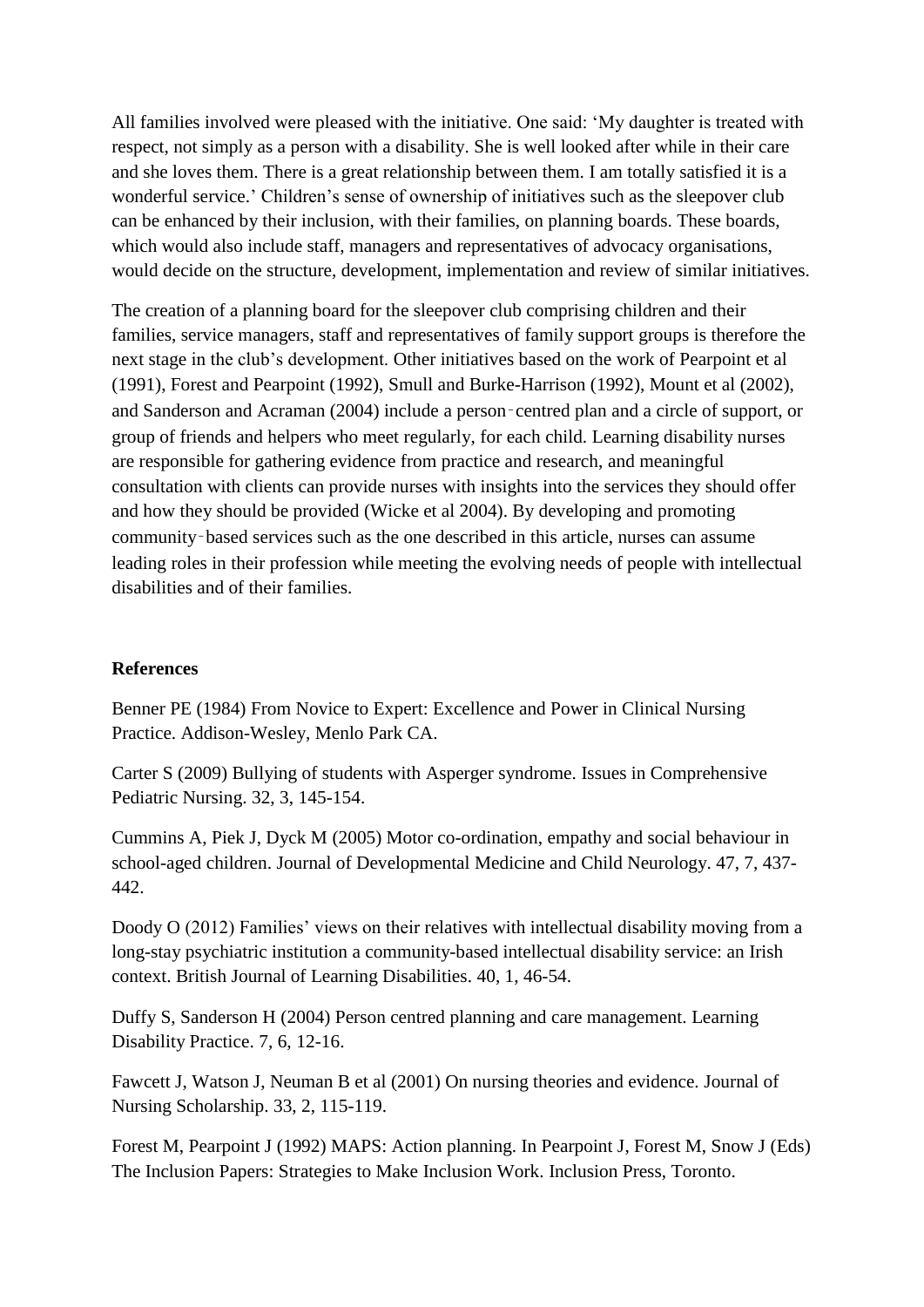Jenkins R, Wheeler P, James N (2006) Care planning in residential settings. In Gates B, (Ed) Care Planning and Delivery in Intellectual Disability Nursing. Blackwell, Oxford.

Kilbane J, McLean T (2008) Exploring the history of person-centred practice. In Kilbane J, Thompson J, Sanderson H (Eds) Person-Centred Practice for Professionals. Open University Press, Maidenhead.

Latib A, Convoy J, Hess C (1984) Family attitudes towards deinstitutionalisation. In Ellis N, Bray N (Eds) International Review of Research in Mental Retardation. Academic Press, Orlando FL.

Lauritsen M, Pedersen C, Mortensen P (2004) The incidence and prevalence of pervasive developmental disorders: a Danish population‑based study. Psychological Medcine. 34, 7, 1339-1346.

Lemer PS (2011) Asperger Syndrome: A primer for optometrists. Journal of Behavioural Optometry. 22, 2, 42-47.

Lord C, Wagner A, Rogers S et al (2005) Challenges in evaluating psychosocial interventions for autistic spectrum disorders. Journal of Autism and Developmental Disorders. 35, 6, 695- 708.

Mansell J, Beadle-Brown J (2004) Personcentred planning or person-centred action: a response to the commentaries. Journal of Applied Research in Intellectual Disabilities. 17, 1, 31-35.

Matousova-Done Z, Gates B (2006) The nature of care planning and delivery in intellectual disability nursing. In Gates B (Ed) Care Planning and Delivery in Intellectual Disability Nursing. Blackwell, Oxford.

Moore C (2008) Thoughts about the Autism label: a parental view. Journal of Philosophy of Education. 42, 3-4, 493-498.

Mount B, O'Brien J, O'Brien CL (2002) Increasing the Chances for Deeper Change through Person-Centered Planning. tinyurl.com/coebobr (Last accessed: March 5 2013.)

O'Brien J, O'Brien C (2002) A Little Book About Person-Centred Planning. Inclusion Press, Toronto.

Pearpoint J, O'Brien J, Forest M (1991) PATH: A Workbook for Planning Positive Possible Futures. Inclusion Press, Toronto.

Sanderson H, Acraman C (2004) Family Essential Lifestyle Plans. tinyurl.com/cvpd8mc (Last accessed: March 5 2013.)

Smull M, Burke-Harrison S (1992) Supporting People With Severe Reputations in the Community. National Association of State Directors of Developmental Disability Services, Baltimore MD.